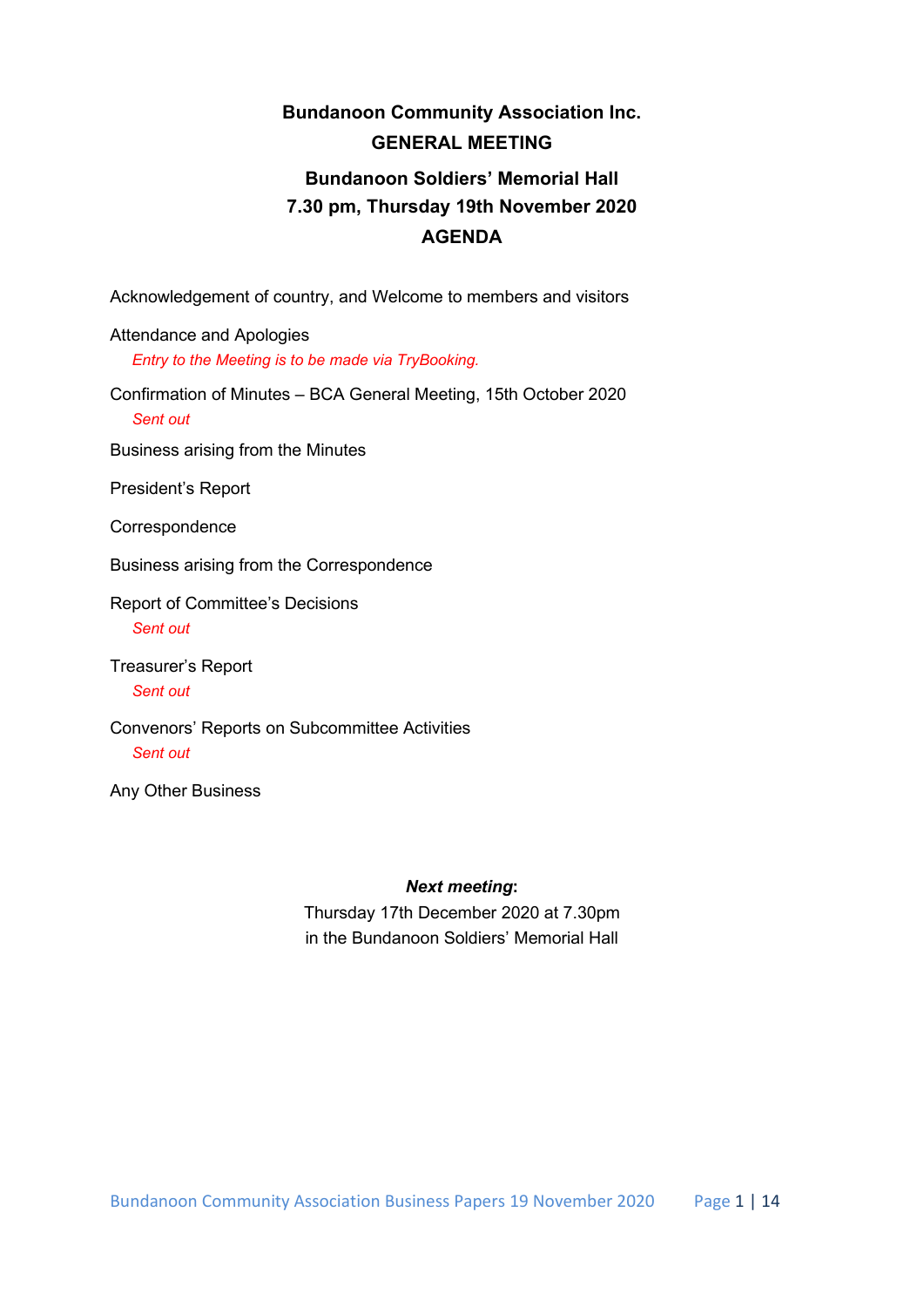# **BUNDANOON COMMUNITY ASSOCIATION INC. General Meeting Bundanoon Soldiers Memorial Hall 7.30 pm, Thursday 15th October**

## **Minutes**

The President, Peter Gray, declared the meeting open at 7.30 and, following acknowledgement of the traditional owners of the land, welcomed members and guests.

**Attendance:** 30 members present**. New members**…………………. (name)

**Apologies** were received from Andrea Ward, Joy Brown, Pam Davies, Allan & Lyn Morehen.

## **Special Resolution – Award of Life Membership to Christine Rowell-Miller.**

Addendum to these Minutes attached.

R. Clark spoke on behalf of the community of Christine's significant contribution to the Bundanoon community.

## **The President Peter Gray commented:**

Christine Miller was made a Life Member after the Special Resolution was passed unanimously. Christine has served the Bundanoon Community since 2003 and has been a member of the Bundanoon Community Association Inc. since 2006. She has held numerous positions, too numerous to mention here, within the BCA on Subcommittees such as Leaver Park, Bundanoon on Tap, Hall Willing Workers and has held the position of President. She was instrumental in initiatives such as Earth Fest, purchasing the new grand piano and initiating the sesquicentenary of Bundanoon celebrations. In all her positions, Christine has been active in the community, attends most events and has good relationships with other organisations. She has been a vigorous supporter of our community and has been influential in creating our reputation as one of the most active villages in the Southern Highlands. She is respected by other communities in the Southern Highlands and Local Government alike.

## **Christine Rowell-Miller responsed:**

Thank you.

This is an honour, I am touched and most appreciative. I have enjoyed very much all that I have been part of. I have learnt a great deal.

Although 'measured' in population as a town some time back, Bundanoon has managed to hold on to being and is often described as 'a village'.

A village is usually from 800 to 3000 people (the next census will take us past this – maybe regrettably) Often it is a community in rural areas.

Clustered around a central point – this beautiful Hall, and we have the oval and the Morton National Park to name a few thoughts.

A village is a small community.

There is a consciousness, awareness, that larger places simply can't have; there are conventions in the environment, customs that visitors often notice – those who live within

Bundanoon Community Association Business Papers 19 November 2020 Page 2 | 14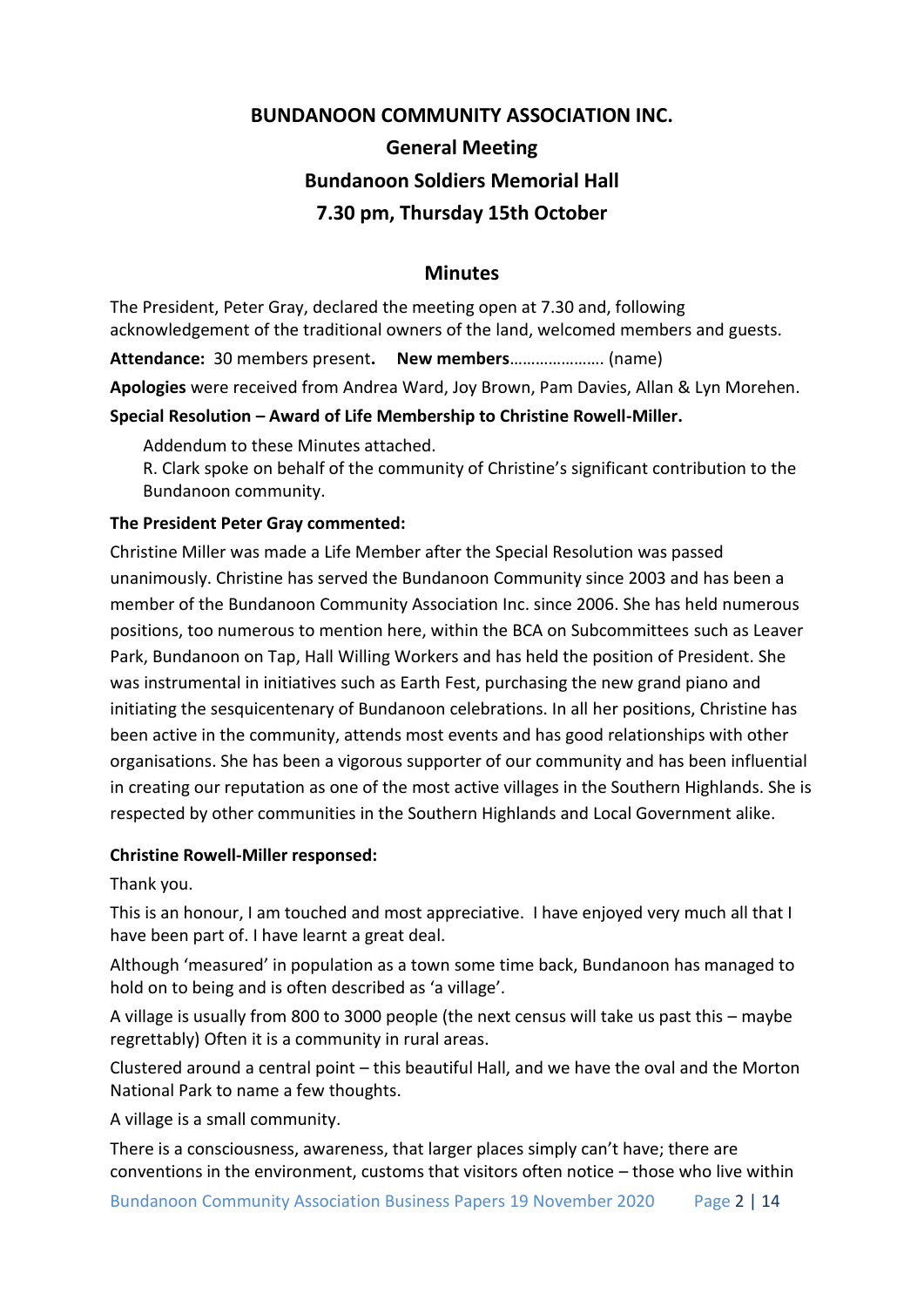don't see it after a while – it is often commented on by visitors. It would be an interesting discussion to talk about the conventions that make Bundanoon 'special' still.

But it is quickly moving from a village to a town in some ways, but I hope it is always a place where people stop and say hello; smile as you walk by; put their hands up to help out'; notice when you haven't been seen around for a bit; rally and support as we witnessed and participated in these last number of many months.

Barry and I came to be members of BCA following the purchase in 2000 of our spot in Greasons Road and we would receive JCG and bits and pieces about BCA in the mail, before we left Sydney.

We became 'involved' when our neighbour, Bev Tyler walked up the driveway one day and said something along the lines of - 'they want to take water out of the escarpment' and so we met Pat and Malcolm Guy and I think the first thing I did with/for our community was drive in to Moss Vale and get some photocopying done at Council.

## And so it continued.

I'd like to take this opportunity to acknowledge and thank those who have guided me, challenged me, educated and informed me and worked beside me and been important in many different ways. In no particular order, mainly along a timeline of when we met and worked together –

Ralph Clark, John Desmond, Alan Olsen, Ben Mawston, Huw Kingston, Stuart Reid,Thomas-Andrew Baxter, Peter Brown, John Brock, Danien Beets, Peter Stewart, Patrick Fitzgerald, Pat Guy, Pam Davies, Elizabeth Cranny, Joy Brown, Sue Reid, Elizabeth Ellis, Pat Hall, Rosemary Page, Lisa Stuart, Ann Rocca, Dawn Jonas,Pru Goward and Ian Scandrett

Thank you for bestowing this honour on me.

I hope the magic of Bundanoon can continue and be celebrated and continue to reward the members of our community for many years to come.

## **Confirmation of Minutes – BCA General Meeting, 17th Sept 2020 -sent out.**

Moved: Ann Rocca, Seconded: Peter Brown, that the Minutes be confirmed. Carried.

#### **Matters arising from the Minutes:**

None

## **President's Report**

We are coming to terms with the restrictions governing the use of the Hall. Groups are returning, aided by an increase in numbers allowed for the main hall, plus the reopening of the stage and the supper room. Cinema Rex screened a popular film (sold out), Melting Pot Theatre is back in business with round 4 of Crash Test Drama (sold out) and Arts Bundanoon makes its return mid-November with Music at Ten. Based on the popularity of the previous two, I recommend you secure tickets early.

Tickets, that's new! We need to carefully manage the number of people allowed into each area to be able to comply with the current restrictions, but more importantly, to provide a safe environment for our patrons. Tickets are obtained through our preferred booking agent, Trybooking. To make this easy we provide a direct link to the event where you can reserve your place. Trybooking will only issue tickets up to the maximum number permitted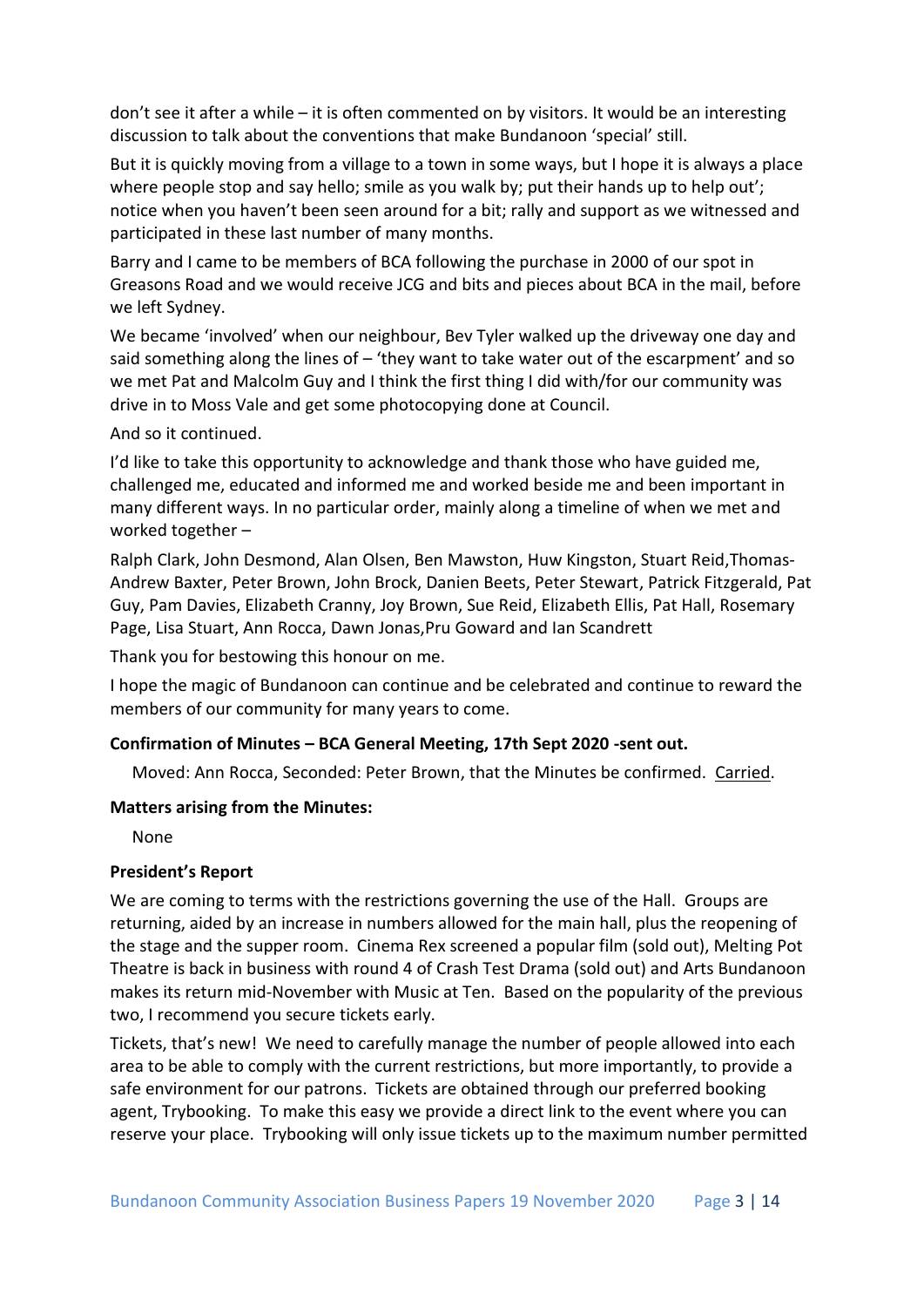then it will show as "sold out". This helps us fulfill the Covid tracing information required and control the numbers.

The new calendars have arrived and the first print runs has sold out, the second and last print run is in production now, so don't miss out.

The BCA acknowledge the contribution of Steve Douglas for his text and corrections with congratulations to Lyndell Giuliano for pulling all elements of the calendar together to achieve its success. The artist, Sonja Bowden, is a local, living just outside of Bundanoon and has won many awards. She has won at the Sydney Royal Easter Show and People's Choice at the Inglis Equine Asrt Prize.

The team at the JCG have provided us with another information packed high quality edition and, like all busy magazines, planning for the next edition is well under way and deadlines already set.

Glow Worm Glen is taking too long to reopen. Red tape, multi-agency responsibility – WSC and NP&WS, Consultants' reports and budgets when mixed together become a nightmare to manage. The GWG Subcommittee have done excellent work, especially their review of the Consultants' report. The Main Committee is working with them to expedite the reopening of one of our villages' most valuable assets.

The BCA are in the final stage of establishing a BCA credit card. This will be used for purchases transacted online, a method which is becoming more common for all type of purchases. This will reduce the need for our Sub Committees using their own private facilities and remove the associated financial risks.

Bundanoon Sings has news, but I will stop there and ask Geoff McCubbin to tell you all shortly. The news that broke is that Danielle and Josh are leaving Bundanoon to peruse opportunities in Canberra. They will both be missed and the work they have done for the community will not be forgotten. Good wishes to you both.

## **Correspondence:**

- Special Resolution for October General Meeting (sent out)
- To Bundanoon History Group regarding the signage for Morton National Park.
- Letter from SVG proposing to establish the SHH; no development as yet.
- John Holland letter to impose a weight limit on the Quarry Rd bridge; AC spoke with the Bundanoon Quarry on Oct 2nd regarding the weight allowance. Also made reference to other bridges in the village in general.
- Email from Dawn Jonas (SVG) regarding the letter from McDonalds on the litter situation. Please photograph and date any McDonalds litter and send to BM.
- Letter on augmentation work on sewerage.
- Oct 12, BCA Business Bulletin sent out.
- Oct 12, BCA President sent a letter to WSC containing submission on Glow Worm Glen Track.

## **Business Arising:**

- Rail crossing response received from C Rowell-Miller recommending a meeting with President PG to review previous information.
- McDonald's is keen to manage rubbish in communities.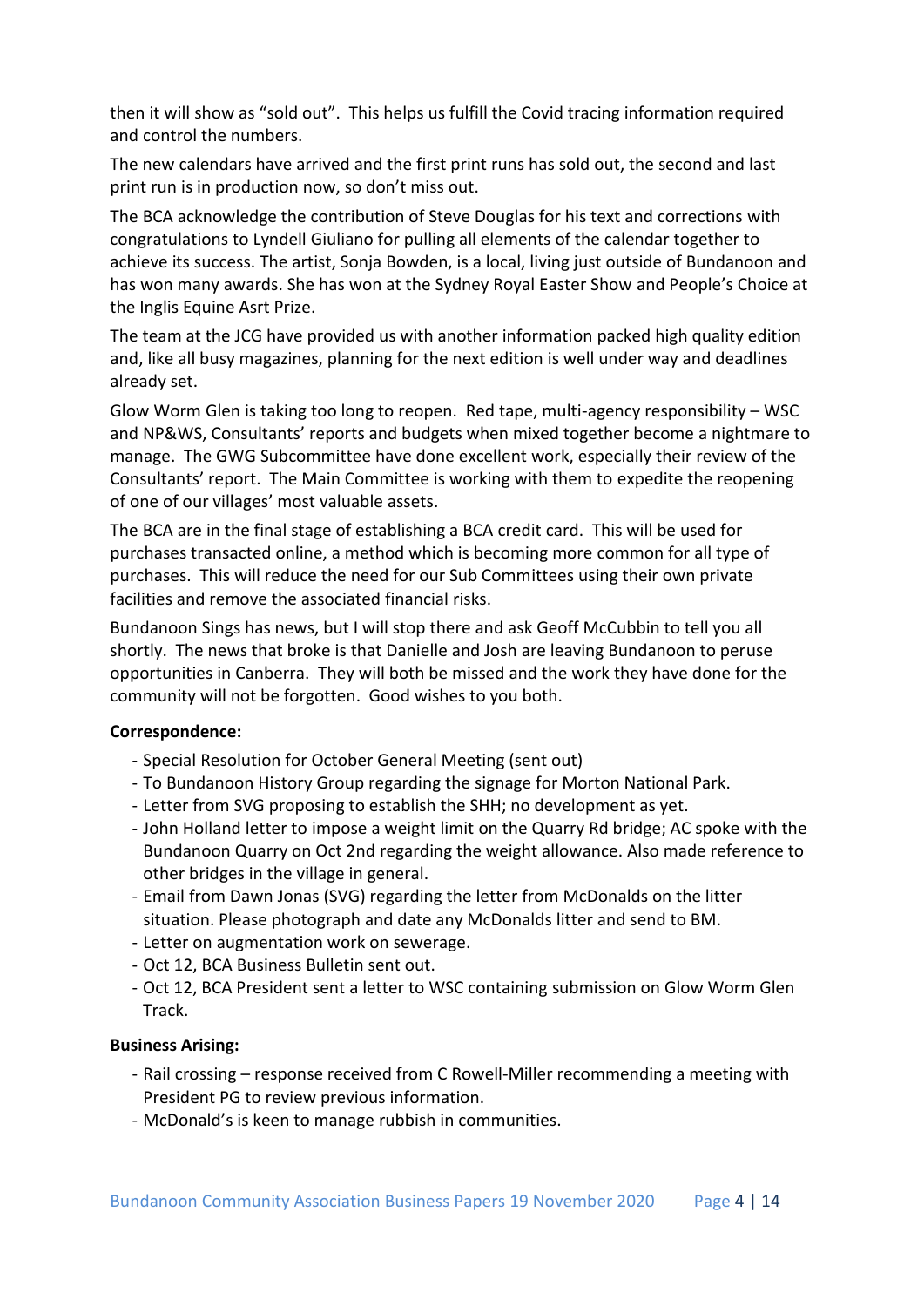- Glow Worm Glen information from Stephen Douglas that NP&WS now have cameras at GWG and difficult to obtain information. Is there a Glow Worm expert to obtain more evidence?
- Overbridges: BCA will hold further meeting with the relevant authorities, as there are three to four involved. John Holland is the contractor for the main bridges and state they are not responsible: Transport NSW, State Rail and WSC state the same. C Rowell-Miller had had discussions with Pru Goward.

## **Report of Committee's Decisions**

Committee Update No 4 – October 2020 sent out.

## **Treasurer's Report:**

Profit and Loss for ten months to date submitted by the Treasurer.

As at reporting date, BCA has incurred an operating loss of \$10,738. There is a cash balance of \$16,9910. Since September an amount of \$37,000 has been transferred to a 6 months term deposit, leaving \$33,531 in the working account.

The Covid virus has had a great impact on BCA activities. There has been minimal or no activity by the various Subcommittees except for the JCG which has continued with its publications.

Revenue for the year to date has decreased by \$67,000 45% from \$121,000 in 2019 to \$54,000 in the current year to date.

With the decrease in activity accordingly expenses also went down \$55,000 - 45% from \$120,000 in 2019 to \$65,000 in the current year to date.

Certain additional expenses have been incurred as a direct consequence of Covid 19. These were for the hall cleaning, signage, sanitisation and cost for the development of point of sale processing to be implemented fully in the future.

Myself and the President explored the possibility of gaining government covid financial assistance grants however as BCA is a not for profit entity and not an employer our attempted application where unsuccessful.

In summary BCA was very fortunate to have a substantial cash balance at the time of covid restrictions and therefore has been able to meet all of its financial commitments as and when they fall due.

I anticipate the reported loss will increase over the next financial quarter while covid restrictions are still in place. Submitted for BCA member acceptance.

No questions asked.

Moved: C Rowell-Miller, Seconded: J Tonks, that Treasurer's Report be received: Carried.

## **Convenors' Report on Subcommittee activities – sent out**

Additional notes to the above from the General Meeting.

- Bundanoon on Tap The bottles are currently in transit.
- Question from the floor (R Roberts) How the loss of income in 2020 will impact 2021 activities? Response – Winterfest has a neutral budget; Garden Ramble contributes \$20,000 and our spend is very low. The BCA is supporting Subcommittees.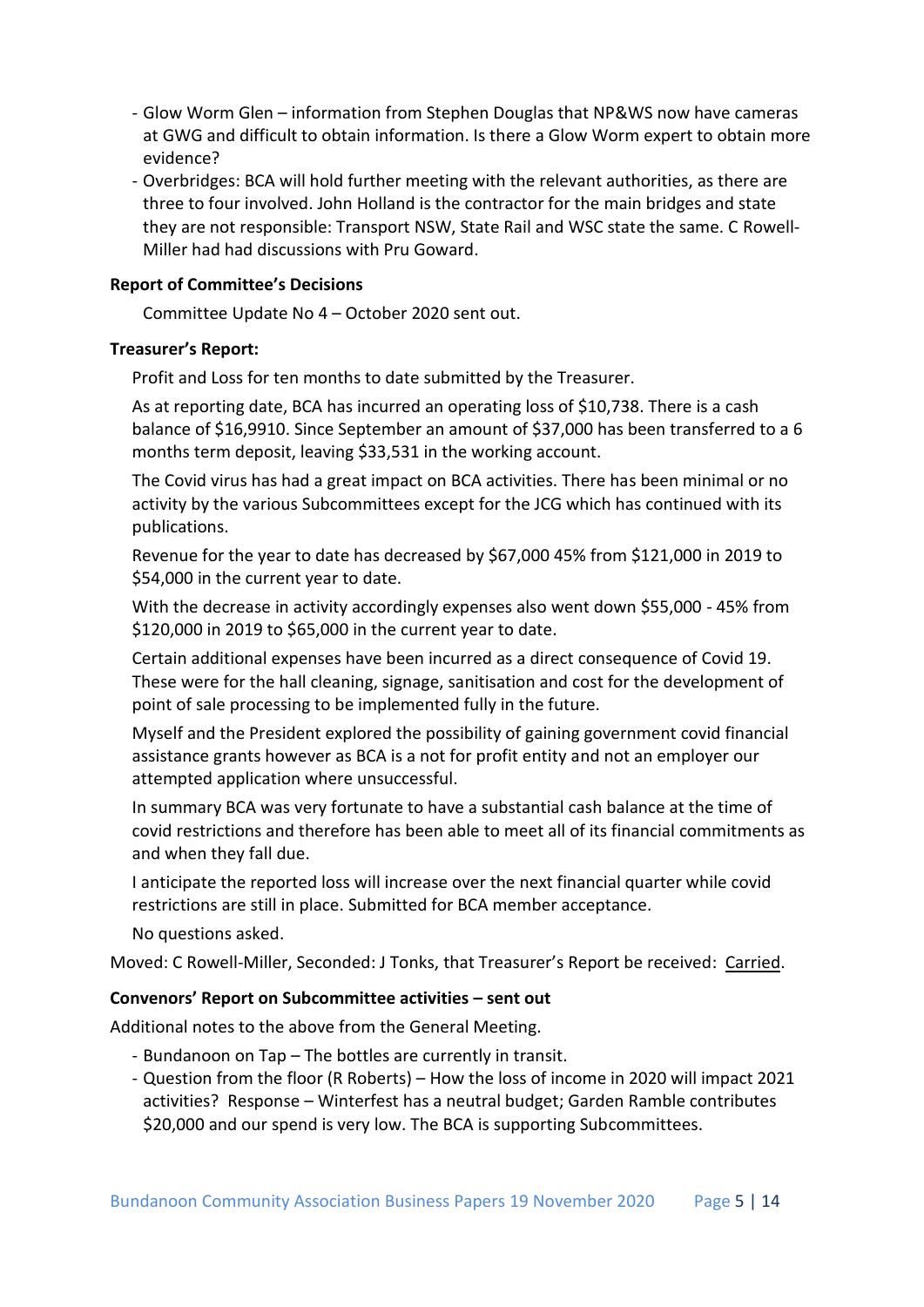- Music at Ten Convener Pamela Jane There is a full program in place and our breakeven point is eighty people, at fifty people we are losing revenue. The performers are prepared to play for less. Consider underwriting the concerts, PG and PJ to discuss.
- A late Report from Welcome to Bundanoon received by BCA Secretary.

## **Any Other Business:**

- Ralph Clark spoke on behalf of the Bundanoon Lions Bridge to Bridge Walk proposal. We are all aware of the lack of pathways and the issues it causes for residents; although WSC has repaired some paths. Lions recognise it will be a substantial project and a costly one. Lions are putting the concept out to the village and seeking support from the BCA via endorsement not monetary.
- Move a motion that this meeting recommend the proposal to the community and endorse the plan. A show of hands by members in favour.
- Membership: PG, only1% of the BCA membership attends BCA meetings, how do we appeal to the younger members of the village for a broader representation?
- BHG has considerable archival information on the Hall and its heritage. RC spoke of the BHG activities and permission given to reprint an article on GWG for the JCG.
- JT spoke of the passing of Bundanoon resident Audrey Petersen. The funeral will be on Friday at 11am. Audrey was also a Life Member of the BCA.
- Mel Morris, Principal of Bundanoon Public School spoke of the consequences of Covid 19 to the school community and how the teachers had pivoted in their teaching methods. There have been technology challenges for students and parents. Year 6 aren't able to have their traditional farewell celebration, but something special is planned.

Meeting Closed: 8.41 pm

Next Meeting: Thursday 19th November 2020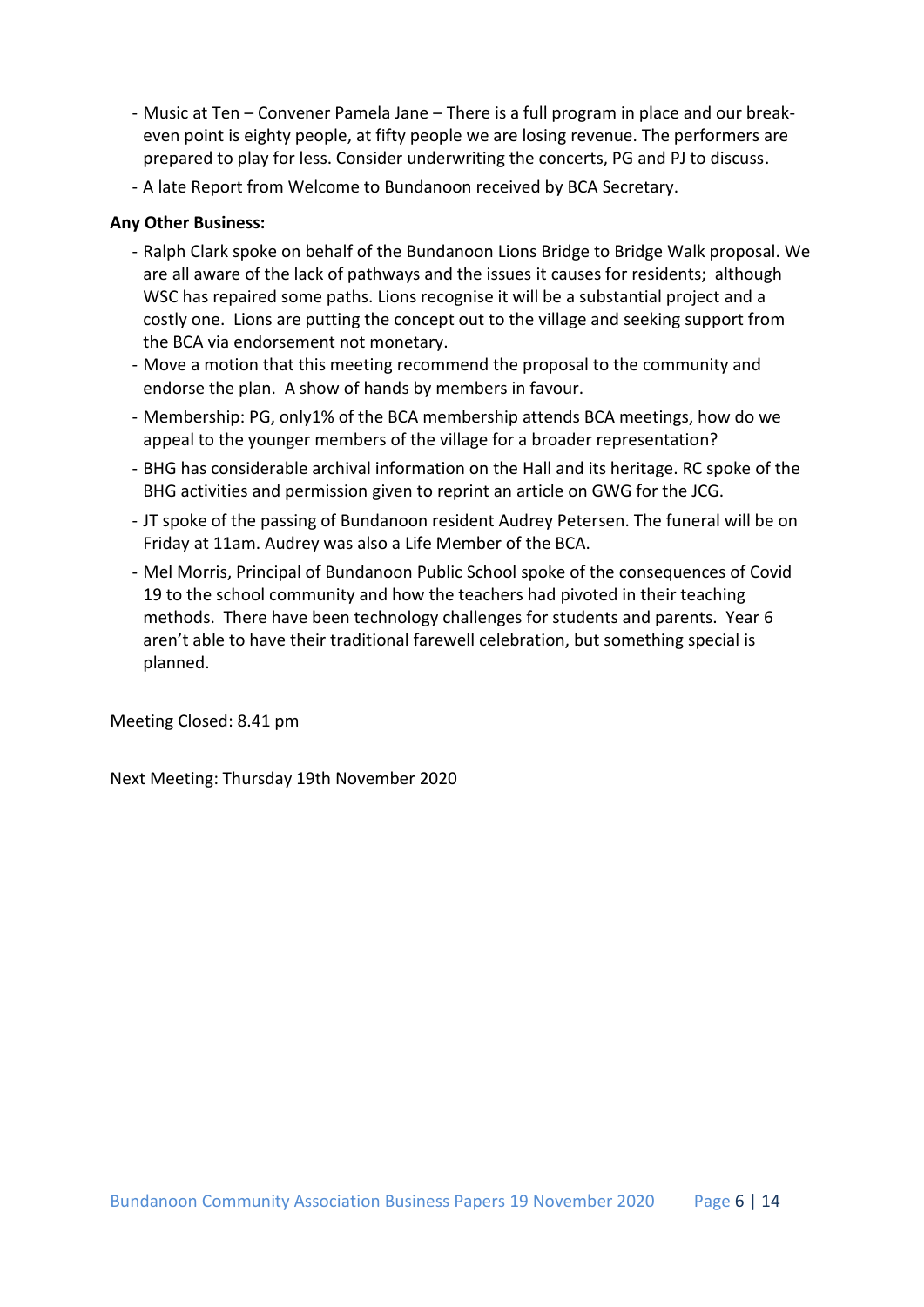# **COMMITTEE UPDATE No 5 – November 2020**

The BCA Committee is required by the Constitution to report to a General Meeting its various discussions and decisions. So this fifth "Update" is being sent to let you all know the main matters which the Committee has been discussing, and in some cases implementing, from its November Meeting.

This Committee Update will be an item on the Agenda for the next BCA General Meeting on Thursday 19th November.

> Bruce Marshall BCA Secretary

**oooooooOOOOOOOooooooo**

1. **Audio equipment** as next part of Hall upgrade: The President has been communicating with Luminous (the company which installed the new performance lights) to secure a quotation from them. Andy Carnahan is continuing to examine what is required to install a hearing loop.

2. **Bridge-to-Bridge Walk proposal from Lions Club**: Ralph Clark had spoken on behalf of the Lions Club at the last General Meeting about their subcommittee looking at the development of this Walk. The BCA Committee will consider providing some funding towards the cost of a drafted plan, when the cost for that is known. Andy Carnahan has volunteered to serve on this Lions Club subcommittee.

3. **Glow Worm Glen Track**: In response to the WSC call for comments on its Walking Track Strategy 2020, and the contractor's Report on Glow Worm Glen prepared by Tredwell Management, the BCA President has written to WSC emphasising the need to give Glow Worm Glen a high priority as a major tourist attraction in Bundanoon and the Southern Highlands generally, and urging the Council to immediately set about using the amount of \$25,000 set aside from Commonwealth bushfire recovery money for the restoration of its part of the Track.

4. **Treasurer's Reports**: It was decided that copies of Profit and Loss Accounts and Balance Sheets would be presented at each month's Committee Meeting, and that the Treasurer's Report would be presented at each month's General Meeting. The full accounts for the year will be included in the Booklet prepared for the Annual General Meeting.

5. **Membership Matters**: Endorsement was given to Andy Carnahan's application for a grant under a scheme entitled "Supporting Communities in Recovery" to arrange some First Aid training, to be conducted by St John's Ambulance.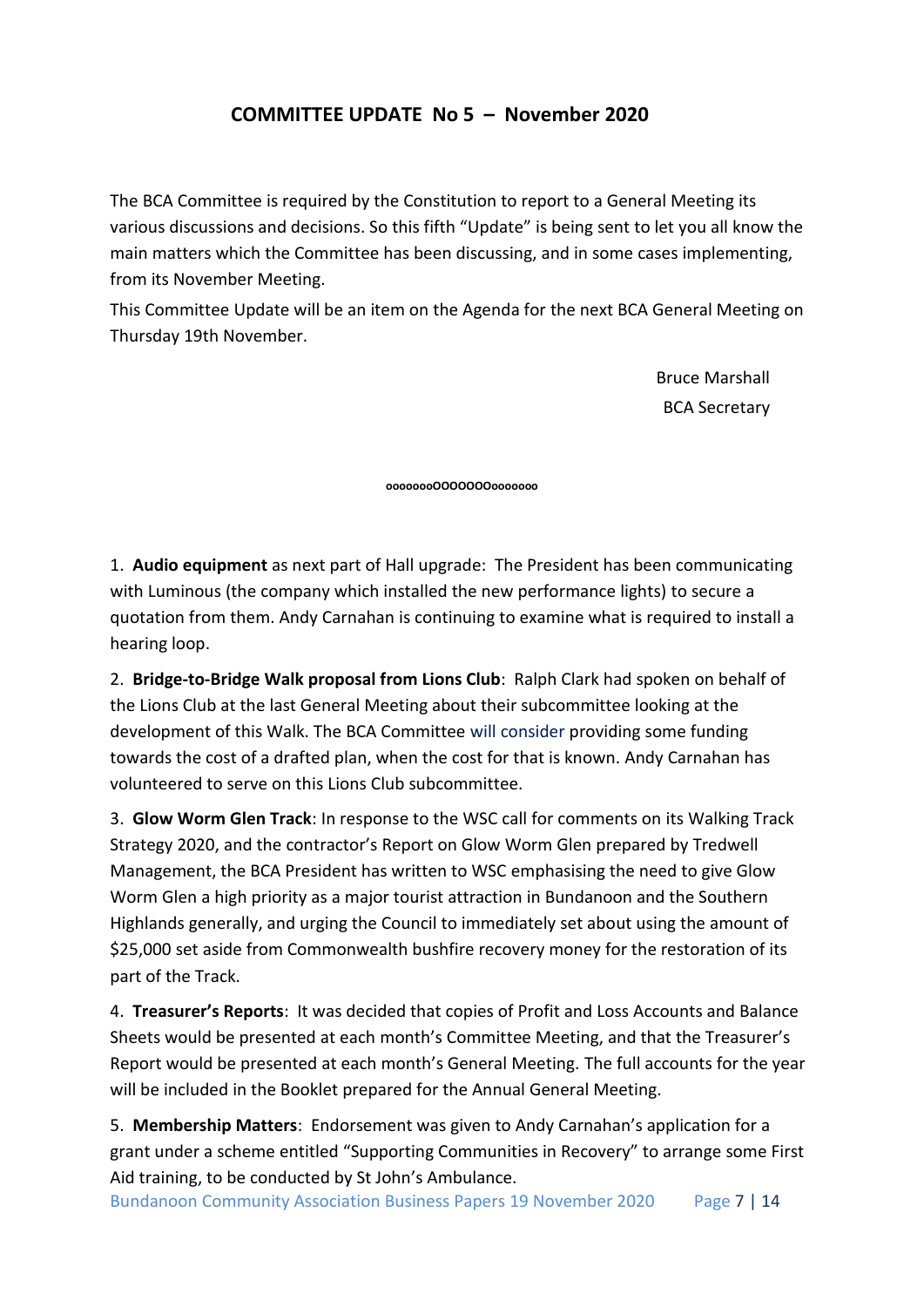There was also discussion of the format of General Meetings. One suggested change was to have a 10-minute "guest spot" at each Meeting; another was to encourage members to submit items under "Any Other Business" before a Meeting (matters raised without notice from the floor may have to be referred to the Committee for further deliberation); and a regular slot for "Announcements" at the end of each Meeting.

The President presented a paper on "Expanding Membership". Discussion of some of the suggestions contained in the paper will continue.

6. **Heritage and Planning Matters**: Ann Rocca offered to write submissions to WSC concerning the Planning Statement currently on exhibition to support the section on future improvements for Bundanoon, and the DA for Lynbrook (susequently YHA Hostel, and now Highball House) to note that a variety of housing types would be welcome in Bundanoon but the heritage values of Lynbrook guest house and its curtilage should be respected in any development.

## 7. **Committee Email Consultations**:

In order to expedite Committee business between Meetings, we have been using Email Consultations to make decisions on straightforward matters. The following four Consultations were conducted in October and early November:

- (a) Retention of 2020 Hall Hire Rates until 30th June 2021. Agreed.
- (b) Setting up a scoping group to consider establishing a "Traffic and Pedestrian Safety" Subcommittee, particularly to look at the railway overbridges in Bundanoon. Agreed.
- (c) Setting up a scoping group to consider establishing a joint "Heritage and Planning" Committee with the Bundanoon History Group. Agreed.
- (d) Purchase of 10 of the new 2021 BCA calendars to send to the two local Parliamentary members and the eight Shire Councillors. Agreed and implemented.

**oooooooOOOOOOOooooooo**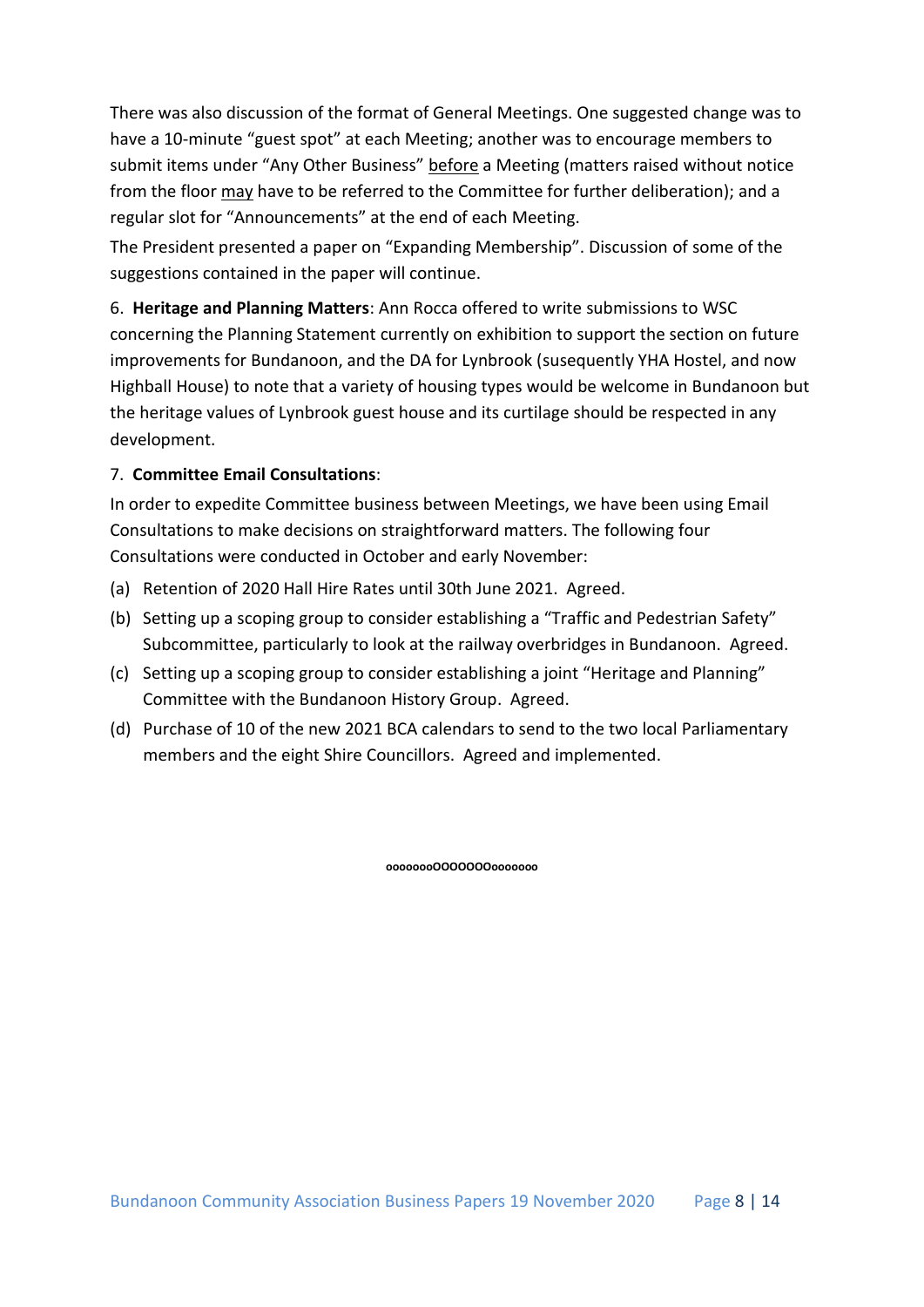# **Convenors' Reports – November 2020**

These Reports are regularly sent out digitally now. As with other documents, they will be considered at the next BCA General Meeting, to be held on Thursday 19th November, so if you plan to attend the Meeting and wish to refer to the details, we ask you to download and print them off yourselves, as no hard copies can be provided at the Meeting due to Covid-19 restrictions.

> Bruce Marshall BCA Secretary

**oooooooOOOOOOOooooooo**

## **Arts Bundanoon**

Arts Bundanoon staged its November concert in celebratory spirit. At time of writing this report the concert was about to be staged so attendance numbers and assessment as to how well the team operated in the Covid-19 environment are unknowns. The increase in allowable numbers days before was very welcome news.

Pamela M Jane (Convenor)

## **Bundanoon Garden Ramble**

While we were sad October 24th and 25th came and went with no Ramble the awful weather that weekend would have been challenging.

A Persian media network reached out with a request to film some of the gardens to promote the Ramble for next year. We spent the day dodging the rain and shouting over the cicadas with a film crew. We couldn't fit all the gardens in one day so it's a selective teaser for next year. Maybe Bundanoon will become a holiday destination for Persians!

Sandy Weir (Convenor)

#### **Bundanoon on Tap**

The new Bundanoon on Tap water bottles arrived on November 6th! They'd been COVID delayed on the high seas for some time. They look fabulous. Most businesses in Bundanoon are taking the opportunity to sell them and it is very pleasing to have such support from our business community.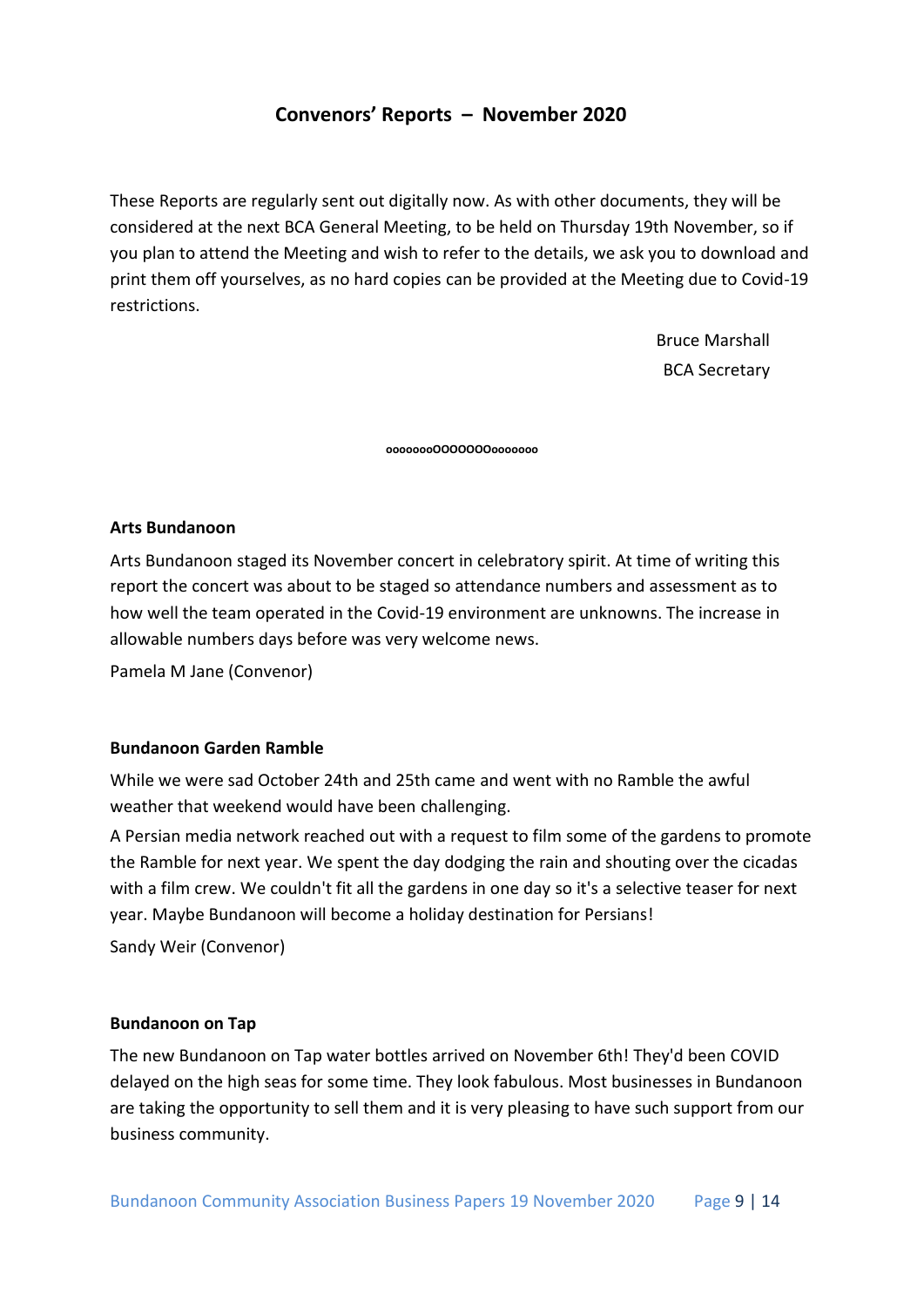Sunday November 15th, this new product will be officially launched as part of the event previewing the documentary *"NOW" climate change emergency. What we CAN all DO about it."* A young member of our community interviewed experts across Australia covering a number of areas of interest.

In addition, following the documentary preview, Huw Kingston will MC and moderate a panel discussing "What can we all do to reduce climate change?" Energy Finance Studies, Moss Vale Community Garden, and Wingecarribee Zero Emissions will all be part of the discussion.

Our goal to have a permanent statement in Bundanoon regarding the momentum in the village in 2009 to not sell single-use bottled water is progressing well.

Christine Rowell-Miller (Convenor)

## **Bundanoon Sings!**

The Choir is still constrained by the Statewide ban on communal singing, which will probably remain in place for a while yet. Still, we are arranging an outdoor social catchup in December to keep in touch with our members. However, as reported at our last General Meeting, our much loved Director Danielle Hewitt is leaving Bundanoon. Danielle's work building up the Choir and arranging our sold-out concerts has been outstanding, and she will be greatly missed. However, through BCA contacts we have met another person who also has very substantial experience, skills and gifts in Choir work, who is prepared to take us on. For the moment, she will have to be Director-in-Waiting, but we look forward to be able to start singing again as soon as it is safe for everyone.

Geoff McCubbin (Convenor)

## **Bundanoon Soldiers' Memorial Hall**

Covid protocols are being adhered to by most Hall users.

The Hall has had an extra booking for an exercise class on a Monday morning – this helps the coffers somewhat!

Good news – we are now allowed 70-seated (up from 50) for entertainment events – musical concerts, movies, and theatrical performances. However, the 50-seated rule still applies to meetings.

With news of the virus spreading to the Southern Highlands, the Hall Willing Workers are making extra efforts to keep the building sanitised and safe.

I would like to thank them all for their willingness and hard work.

Rosemary Page (Convenor)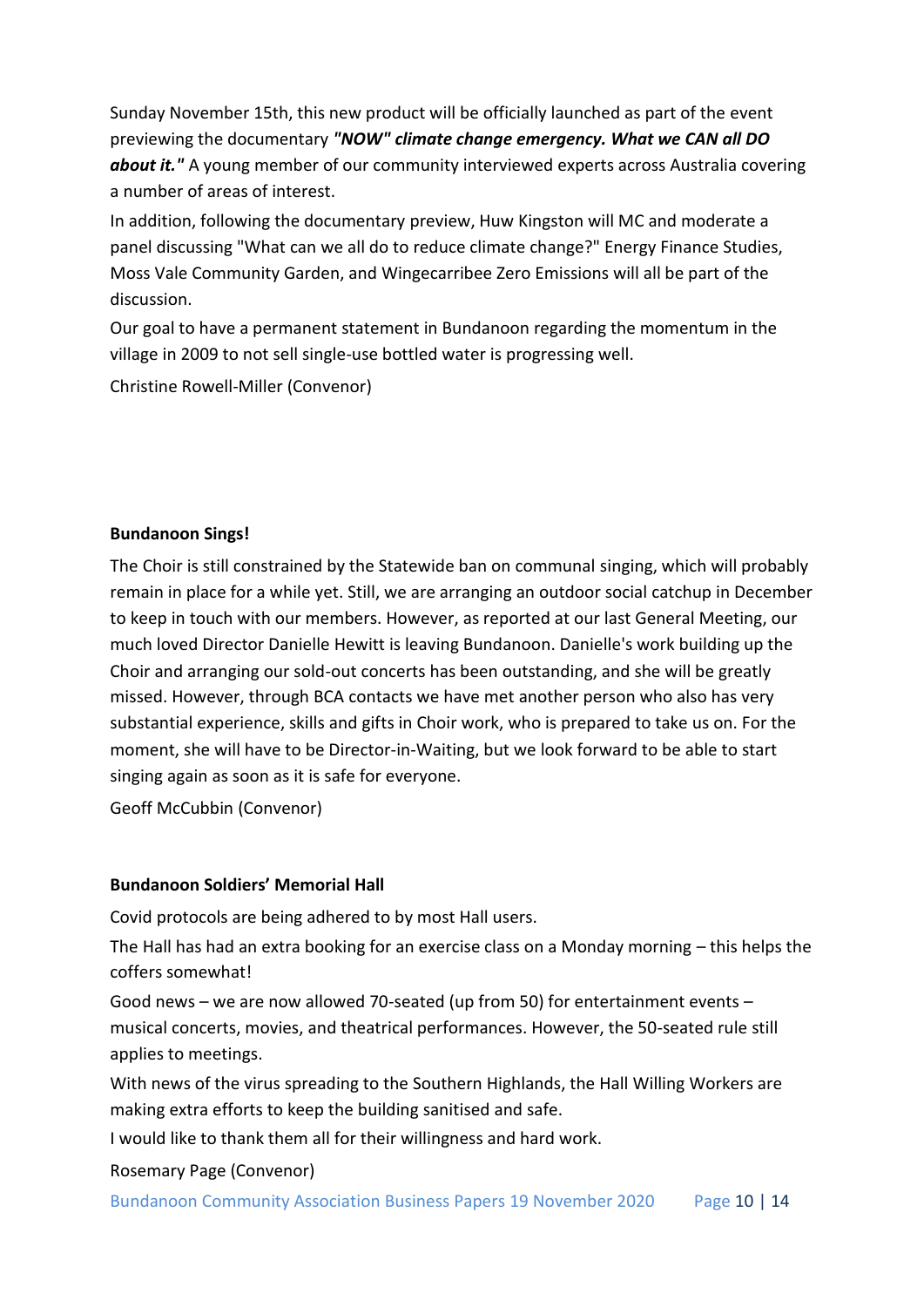## **Bundanoon Ukesters**

Business as usual for the Ukesters except to say we took a night off from our regular practice a week ago to see how the Moss Vale Covid-19 incident developed. We have also been asked to play at the City & Sticks pop-up shop opening in Bowral on 18th November in the afternoon. Provided all goes well and we have enough interested ukesters that should be a fun outing.

Anton Baggerman (Convenor)

## **The Green Team**

The Green Team have been very busy the last couple of months but it is hard to see the results of our labours because of the rampant weed growth after uncharacteristic rain fall. Hopefully we will get on top of the problem before Christmas. Numbers of volunteers at our Working Bees have been good and it is very encouraging to get so many turning up to do often fairly mundane work. We always end our sessions with a coffee and a chat in Picnic Park and plan our next meeting. We all get along well and enjoy the friendship in this difficult time.

John White (Convenor)

## **Leaver Park**

Our second get together following the COVID-19 'break' took place on Thursday November 12th.

A good turn out used the time to cover the whole area to check the site for species we'd worked on eradicating – and the evidence is we've been pretty effective in those many days of scraping and poisoning and removing. And to see how the area looks after such a break. Many weeds were pulled and many very beautiful orchids and other flowering plants were there to be enjoyed.

It is a beautiful area to be part of.

Christine Rowell-Miller (Convenor)

## **Melting Pot Theatre**

As you all know on 17th October, we held Round 4 of Crash Test Drama in the Bundanoon Soldier's Memorial hall. We staged eight original 10-minute plays with 25 local actors. We had first time playwrights, international playwrights, regular and returning playwrights. All writing about a diverse range of topics and ideas from many different perspectives. We had light-hearted comedies, romantic tragedy, commentary on contemporary family life, zoom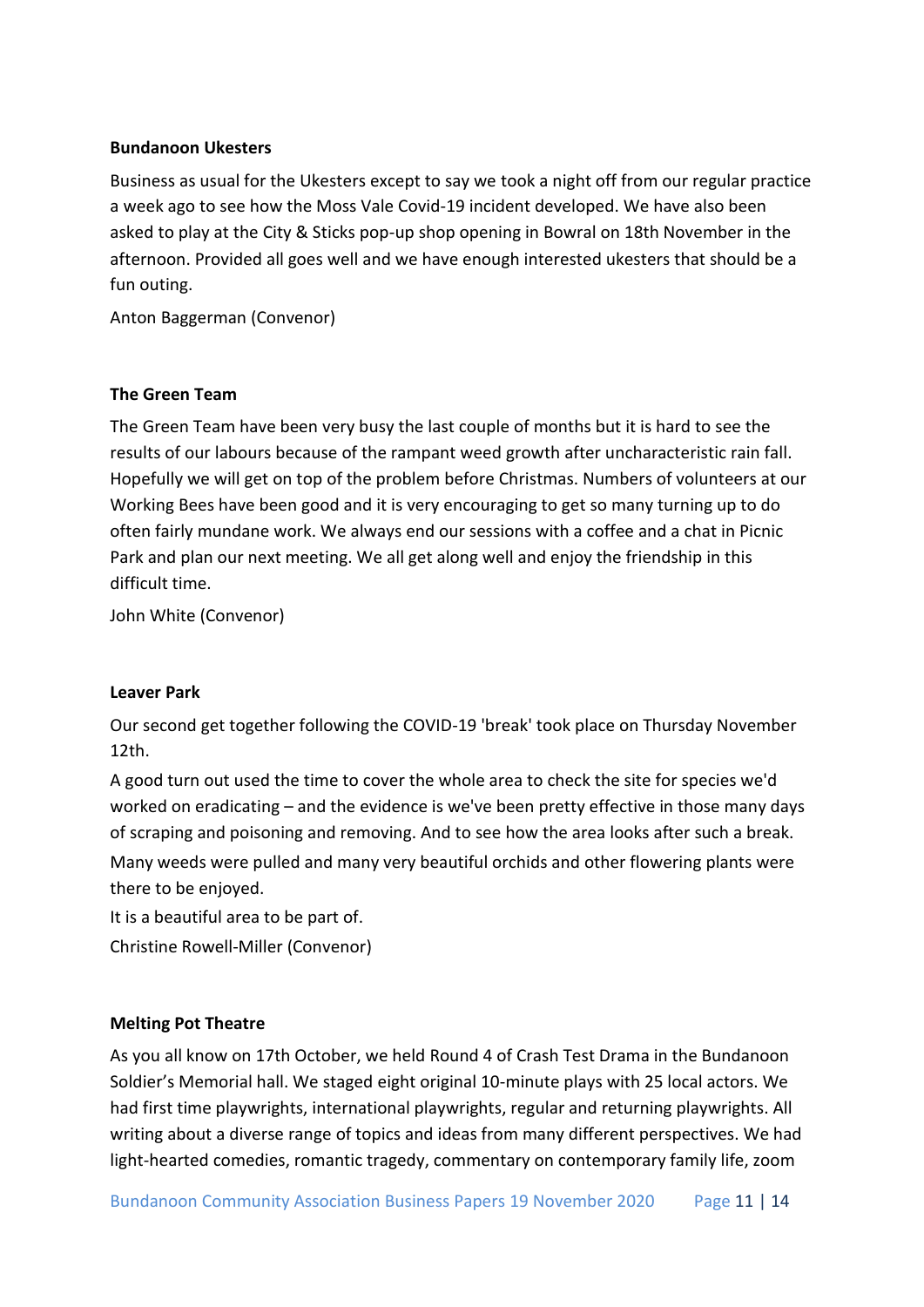meetings and social groups, as well as some rather edgy looks at the real-world consequences of our actions. We had an impressive range of actors both young and old, we welcomed back regular fan-favourite CTD performers and saw the debut of more than one actor and director.

We were very lucky to have BCA Life Member and long-time friend of Melting Pot Theatre, Christine Rowell-Miller, as our Judge for this round of Crash Test Drama. After viewing all eight plays she was able to select her choices for Best Actress, Best Actor, Best Director and Best Play. The calibre of the writing, directing and performance did not make this an easy task by any means – I did not envy her this role.

As well as our Judge, we had a small audience who were lucky enough to watch the plays live and cast their votes on the night. We then uploaded the recorded videos to our YouTube channel for everyone to view and vote for their two favourite plays. All the plays have been available for everyone to watch for one full week and the voting is now closed. The videos themselves will remain available on our channel, so if you missed the voting window you can still head on over to YouTube or Facebook to watch them all at your leisure.

Our crack team of pollsters have gone through all the emails, counted the in-person ballots, crunched the numbers and tallied the votes. I have seen the results and I will say that it was a very tight race up till the very end with a couple of plays vying for top spot. And now I am pleased to announce our winners are as follows:

- **Best Actress**: Hollie Baillieu in *Real* by Glen Hunting
- **Best Actor**: Royston Seers in *Baby Blues* by Andrew Renella
- **Best Director**: Rosemary Gray for *The Crossing of Stars* by Cris Eli Blak
- **Best Play**: *Love on the Road* by Alison Ayers
- **Audience choice**: *Real* by Glen Hunting

I would like to congratulate all our winners. But I would also like to thank all of our writers, directors and performers – it was wonderful to be back and sharing the stage with you all.

The Crash Test Drama final will be held on 12th December when we will showcase eight of the best plays from this year's competition:

- 1. *The 25th of January* by Geoff McCubbin
- 2. *The Drive* by Simone Kleeman
- 3. *Philosophy at the Red Lion* by Andrew Renella
- 4. *Me Too!* By Gill Brennan
- 5. *The Three Sisters* by Greg Tome
- 6. *Homework* by Murray and Kerry Loane and Wynn Beard
- 7. *Love on the Road* by Alison Ayers
- 8. *Real* by Glen Hunting

I look forward to working with all our actors, writers and directors over the next six weeks as we work towards what is always a highlight of the Melting Pot calendar. And I promise to keep you all updated about our plans moving forward.

And on behalf of myself and the MPT committee I would like to thank you all for your continuing support throughout this unusual year.

Bundanoon Community Association Business Papers 19 November 2020 Page 12 | 14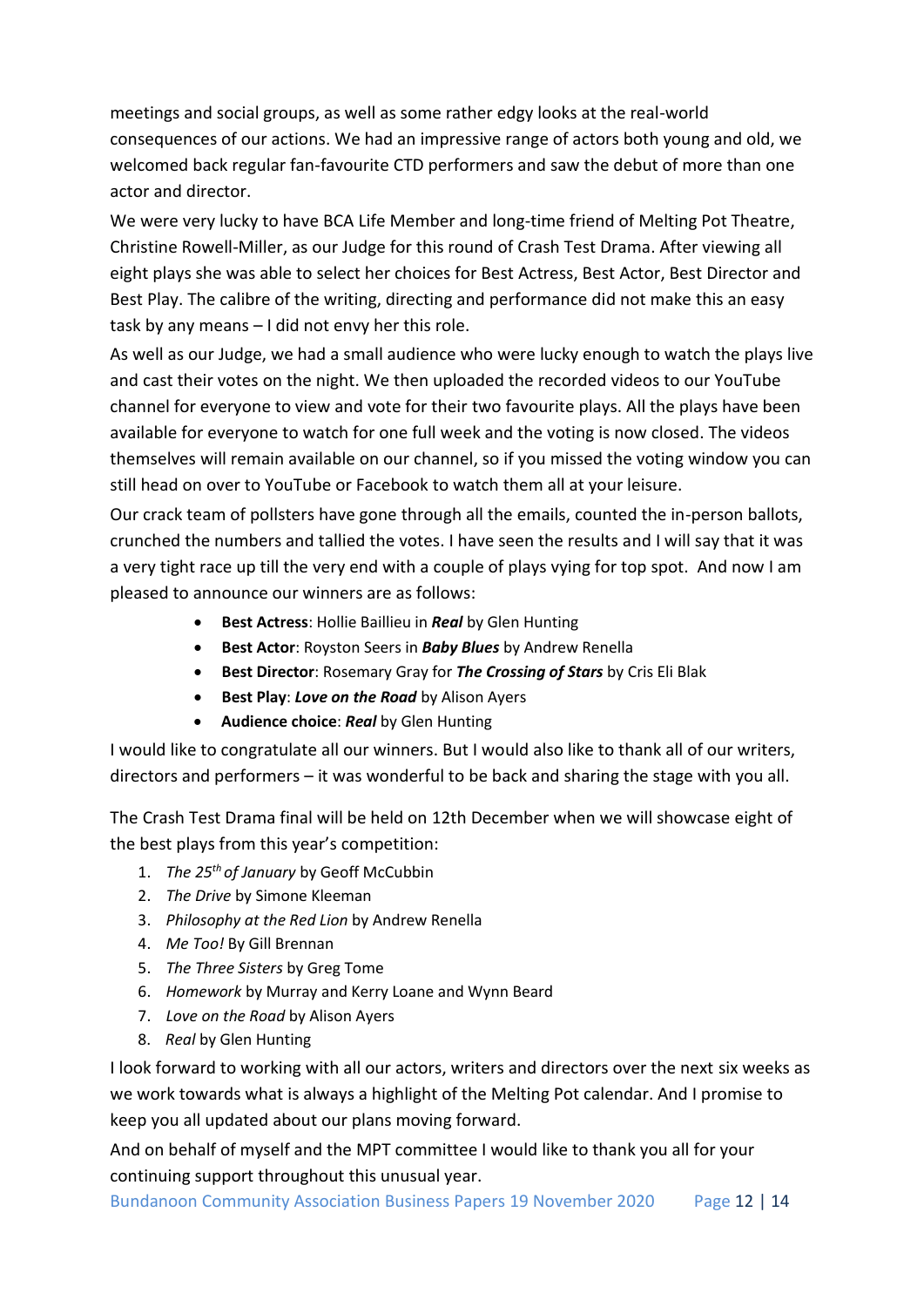## **Membership**

We have 391 members. If you have friends who may be interested in joining please print out a membership form and pass it along. Some people may not know what the BCA is but if you ask do they know Winterfest, The Garden Ramble, Music@10, the JCG magazine they may be surprised to learn these are all BCA initiatives. Plus the wonderful groups they can join including Needles and Natter, Bundanoon Sings! Choir, the Ukesters. There are many good reasons to join. If you have any questions please email [membership@bca.asn.au](mailto:membership@bca.asn.au)

Andy Carnahan (Convenor)

## **Website**

I have finally updated the website so that the listed Subcommittees all have their own page on the BCA site. Where the Subcommittee has their own website (such as Arts Bundanoon), there is link to the external website on the Subcommittee page. The provides a holistic view of the various Subcommittees.

Over the next few months Bruce and I are going to try and turn the website "outside in" to reset the menus to be more accessible to people new to Bundanoon or not familiar with the BCA. For example, "Subcommittee" is not where a new person would expect to find "Winterfest". It would be under a menu "Events". If you have suggestions of how to make the structure better suit people looking in, please let me know[. membership@bca.asn.au](mailto:membership@bca.asn.au) Andy Carnahan (Convenor)

#### **Welcome to Bundanoon**

The welcome team now includes Catherine Andrews and Carlie Gould. They continue to meet and greet newcomers at the Bundanoon Club. We ask that BCA members continue to give us leads. It is useful if we can have contact details of the newcomers; address and phone number are really useful items for the team.

Please do note that the welcome team does more than deliver a welcome pack. We ensure that the newcomers are really introduced to the community and they get to see the Bundanoon Club, where they are warmly greeted by Club members and board members.

Lyn Morehen (Convenor)

## **Winterfest**

The Winterfest team continue to try to identify the art of the possible for a 2021 event. We are looking at a couple of options in a couple of different places, and will soon be discussing outline plans with the key POC in NSW Police to ensure that whatever we choose to do will have the support of those who need to endorse it.

Bundanoon Community Association Business Papers 19 November 2020 Page 13 | 14